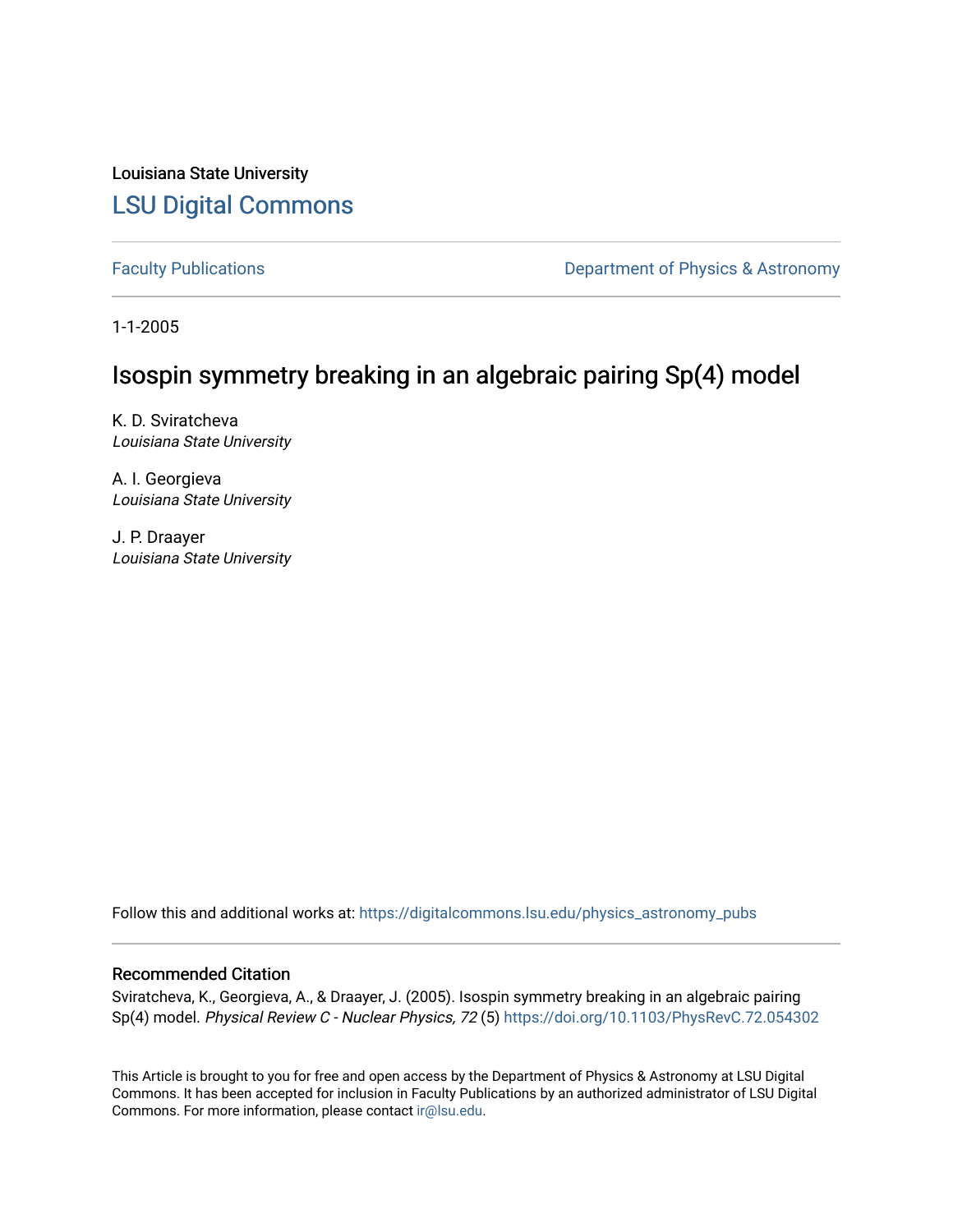## Isospin Symmetry Breaking in an Algebraic Pairing Sp(4) Model

K. D. Sviratcheva,<sup>1</sup> A. I. Georgieva,<sup>1,2</sup> and J. P. Draayer<sup>1</sup>

<sup>1</sup>*Department of Physics and Astronomy, Louisiana State University, Baton Rouge, LA 70803, USA* <sup>2</sup>

*Institute of Nuclear Research and Nuclear Energy,*

*Bulgarian Academy of Sciences, Sofia 1784, Bulgaria*

(Dated: July 12, 2018)

An exactly solvable  $\mathfrak{sp}(4)$  algebraic approach extends beyond the traditional isospin conserving nuclear interaction to bring forward effects of isospin symmetry breaking and isospin mixing resulting from a two-body nuclear interaction that includes proton-neutron  $(pn)$  and like-particle isovector pairing correlations plus significant isoscalar pn interactions. The model yields an estimate for the extent to which isobaric analog  $0^+$  states in light and medium mass nuclei may mix with one another and reveals possible, but still extremely weak, non-analog  $\beta$ -decay transitions.

## I. INTRODUCTION

A fundamental feature of nuclear structure is the basic symmetry between neutrons and protons, namely, the charge independence of the nuclear force, that is evident in the striking similarity in the energy spectra of nuclear isobars  $[1]$ . This implies that the proton-proton  $(pp)$  interaction and the neutron-neutron (nn) interaction are equal to the isospin  $T = 1$  pn interaction and leads to 'rotational' invariance in isotopic space. However, the isospin invariance is violated by the electromagnetic interaction, mainly the Coulomb repulsion between nucleons, which has become the focus of many phenomenological and microscopic studies [\[1,](#page-7-0) [2](#page-7-1), [3,](#page-7-2) [4](#page-7-3), [5,](#page-7-4) [6](#page-7-5), [7,](#page-7-6) [8](#page-7-7), [9,](#page-7-8) [10](#page-7-9), [11,](#page-7-10) [12](#page-7-11), [13](#page-7-12), [14](#page-7-13), [15](#page-7-14), [16](#page-7-15), [17](#page-7-16), [18](#page-7-17), [19](#page-7-18), [20\]](#page-7-19).

The primary effect of the Coulomb force is to introduce into the theory a dependence on the third isospin projection,  $T_0$ , resulting in energy splitting of isobaric analog states (a T -multiplet) without coupling different isospin multiplets. At the same time, the isospin-violating part of the Coulomb interaction leads to small isospin mixing in nuclear ground states increasing with Z and largest for  $N = Z$ . The ground state isospin impurity is theoretically estimated to be as small as a percent for nuclei in the  $1f_{\frac{7}{2}}$  level [\[1](#page-7-0)], and up to  $4-5\%$  toward the  $fpg$  shell closure [\[9\]](#page-7-8). Another source of mixing probability is the isospin non-conserving part of the nuclear Hamiltonian, which includes effects due to the proton-neutron mass difference and small charge dependent components in the strong nucleonic interaction [\[4\]](#page-7-3). Experimental results clearly reveal the existence of isospin mixing [\[21,](#page-7-20) [22\]](#page-7-21). The increase in isospin mixing towards medium mass nuclei has been detected in novel high-precision experiments [\[23,](#page-7-22) [24,](#page-7-23) [25,](#page-7-24) [26,](#page-7-25) [27](#page-7-26)], which continue to push the exploration of unstable nuclei with the advent of advanced radioactive beam facilities.

The violation of the charge independence of the nuclear interaction is well established. The purely nuclear parts of the  $pp$  force and the  $T=1$   $pn$  force differ from each other, which appears to be associated with the electromagnetic structure of the nucleons [\[4\]](#page-7-3). An analysis of the  ${}^{1}S$  scattering in the pn system and the low-energy pp scattering lead to the estimate that the nuclear inter-

action between protons and neutrons  $(V_{pn}^{T=1})$  in  $T=1$ states are more attractive than the force between the protons  $(V_{pp})$  by 2%,  $|V_{pn}^{T=1} - V_{pp}|/V_{pp} \sim 2\%$  [\[28\]](#page-7-27). In addition, the charge asymmetry between the pp and nn interactions was found to be smaller; namely, less than 1% [\[29\]](#page-7-28). More recent investigations confirm isospin violation in light nuclei [\[13,](#page-7-12) [30](#page-7-29), [31](#page-7-30), [32,](#page-7-31) [33\]](#page-7-32) starting with modern charge dependent realistic interactions [\[34,](#page-7-33) [35,](#page-7-34) [36,](#page-7-35) [37](#page-7-36)] and including valuable input information from particle physics (see for example, [\[38](#page-7-37), [39\]](#page-7-38)). Furthermore, after the Coulomb energy is taken into account the discrepancy in the isobaric-multiplet energies is bigger for the seniority zero levels as compared to higher-seniority states indicating the presence of a short range charge dependent interaction [\[7\]](#page-7-6). Indeed, the  $J = 0$  pairing correlations have been recently shown to have an overwhelming dominance in the isotensor energy difference within isobaric multiplets [\[40\]](#page-7-39), which manifests itself in the charge dependent  $T = 2$  nature of the pairing interaction.

The findings mentioned above point out the need for a charge dependent microscopic description of  $J = 0$  pairing correlations. An algebraic  $\mathfrak{sp}(4)$  approach is ideally suited for this purpose [\[41](#page-7-40), [42\]](#page-7-41) for it combines, on the one hand a microscopic modeling of the pairing interaction and its charge dependence, and on the other hand, a straightforward scheme for estimating the significance of the isospin mixing due to pairing correlations without the need for carrying out large-dimensional matrix diagonalizations. Strong isospin breaking in pair formation, if found, implies a significant presence of isospin admixture among the seniority-zero isobaric analog  $0^+$  states including  $0^+$  ground states. This in turn will affect the predictive power of precise studies of superallowed  $0^+ \rightarrow 0^+$ Fermi  $\beta$ -decay transitions. This is because the latter provide reliable tests of isospin mixing (see [\[43\]](#page-7-42) for a review), and as well furnish a precise test of the unitary condition of the Cabbibo-Kobayashi-Maskawa matrix [\[44](#page-7-43)] (for a review of this subject, see [\[45](#page-7-44)]).

Our objective is to explore isospin mixing beyond that due to the Coulomb interaction, which is isolated with the help of an advanced Coulomb correction formula [\[46\]](#page-7-45). Specifically, we focus on the isospin non-conserving part of the pure nuclear interaction, which recently has been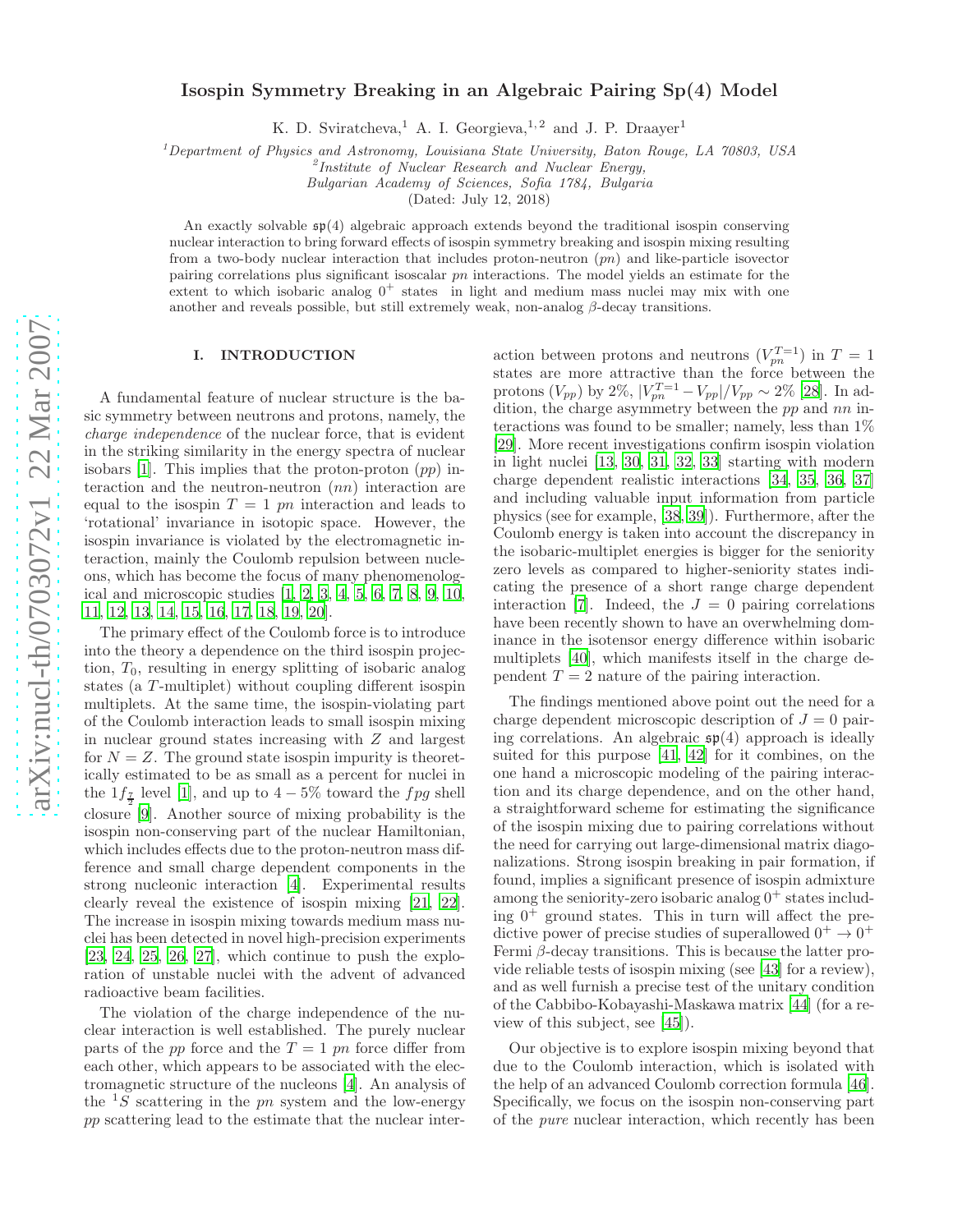found to be at least as important as the Coulomb repulsion [\[40\]](#page-7-39). The outcome of this study shows the significance of the pairing charge dependence and its role in mixing isospin multiplets of pairing-governed isobaric analog  $0^+$  states.

## II. THEORETICAL FRAMEWORK: THE REASONABLE APPROXIMATION

We employ a simple but powerful group-theoretical model, which is based on the  $\mathfrak{sp}(4)$  algebra (isomorphic to  $\mathfrak{so}(5)$  [\[47](#page-7-46), [48,](#page-7-47) [49\]](#page-7-48)). The Sp(4) microscopic model is precisely suitable for the qualitative study of isospin violation in isobaric analog  $0^+$  states because it naturally extends the isospin invariant nuclear interaction to incorporate isospin non-conserving forces, while it retains the Sp(4) dynamical symmetry of the Hamiltonian (see [\[50](#page-7-49)] for a review on dynamical symmetries).

A comparison with experimental data demonstrates that the Sp(4) model provides a reasonable description of the pairing-governed isobaric analog  $0^+$  states [\[61](#page-8-0)] in light and medium mass nuclei, where protons and neutrons occupy the same shell [\[41](#page-7-40), [42,](#page-7-41) [51\]](#page-7-50). The twobody model interaction includes proton-neutron and likeparticle pairing plus symmetry terms and contains a nonnegligible implicit portion of the quadrupole-quadrupole interaction [\[52](#page-7-51)]. Moreover, the Sp(4) model interaction itself, which relates to the whole energy spectrum rather than to a single  $J^{\pi} = 0^+$  T = 1 state, was found to be quite strongly correlated (0.85) with the realistic CD-Bonn+3terms interaction [\[53\]](#page-7-52) in the  $T = 1$  channel and with an overall correlation of 0.76 with the realistic GXPF1 interaction [\[54](#page-8-1)] for the  $1f_{\frac{7}{2}}$  orbit [\[52\]](#page-7-51). In short, the relatively simple Sp(4) model seems to be a reasonable approximation that reproduces especially that part of the interaction that is responsible for shaping pairinggoverned isobaric analog  $0^+$  states.

The Sp(4) model reflects the symplectic dynamical symmetry of isobaric analog  $0^+$  states [\[42\]](#page-7-41) determined by the strong nuclear interaction. The weaker Coulomb interaction breaks this symmetry and significantly complicates the nuclear pairing problem. This is why, in our investigation we adopt a sophisticated phenomenological Coulomb correction to the experimental energies such that a nuclear system can be regarded as if there is no Coulomb interaction between its constituents. The Coulomb corrected experimental energy,  $E_{\text{exp}}$ , for given valence protons  $N_{+1}$  and neutrons  $N_{-1}$  is adjusted to be

<span id="page-2-0"></span>
$$
E_{\exp}(N_{+1}, N_{-1}) = E_{\exp}^{C}(N_{+1}, N_{-1}) - E_{\exp}^{C}(0, 0)
$$
  
+  $V_{Coul}(N_{+1}, N_{-1}),$  (1)

where [\[62](#page-8-2)]  $E_{\text{exp}}^C$  is the total measured energy including the Coulomb energy,  $E_{\text{exp}}^{C}(0,0)$  is the binding energy of the core, and  $V_{Coul}(N_{+1}, N_{-1})$  is the Coulomb correction for a nucleus with mass A and Z protons taken relative to the core  $V_{Coul}(N_{+1}, N_{-1}) = V_{Coul}(A, Z)$  –

 $V_{Coul}(A_{core}, Z_{core})$ . The recursion formula for the  $V_{Coul}(A, Z)$  Coulomb energy is derived in [\[46](#page-7-45)] with the use of the Pape and Antony formula [\[55](#page-8-3)]. The Coulomb corrected energies [\(1\)](#page-2-0) should reflect solely the nuclear properties of the many-nucleon systems.

Assuming charge independence of the nuclear force, the general isoscalar Hamiltonian with Sp(4) dynamical symmetry, which consists of one- and two-body terms and conserves the number of particles, can be expressed through the  $Sp(4)$  group generators,

<span id="page-2-1"></span>
$$
H_0 = -G \sum_{i=-1}^{1} \hat{A}_i^{\dagger} \hat{A}_i - \frac{E}{2\Omega} (\hat{T}^2 - \frac{3\hat{N}}{4}) - C \frac{\hat{N}(\hat{N}-1)}{2} - \epsilon \hat{N},
$$
 (2)

where  $\hat{T}^2 = \Omega\{\hat{T}_+, \hat{T}_-\} + \hat{T}_0^2$  and  $2\Omega$  is the shell dimension for a given nucleon type. The generators  $\hat{T}_\pm$  and  $\hat{T}_0$ are the valence isospin operators,  $\hat{A}_{0,+1,-1}^{(\dagger)}$  create (annihilate) respectively a proton-neutron  $(pn)$  pair, a protonproton  $(pp)$  pair or a neutron-neutron  $(nn)$  pair of total angular momentum  $J^{\pi} = 0^+$  and isospin  $T = 1$ , and  $N = N_{+1} + N_{-1}$  is the total number of valence particles with an eigenvalue  $n$ . The  $G, E$  and  $C$  are interaction strength parameters and  $\epsilon > 0$  is the Fermi level energy (see Table I in [\[42\]](#page-7-41) for estimates). The isospin conserving Hamiltonian [\(2\)](#page-2-1) includes an isovector  $(T = 1)$  pairing interaction  $(G \geq 0$  for attraction) and a diagonal isoscalar  $(T = 0)$  force, which is related to a symmetry term  $(E)$ .

Charge dependent but charge symmetric nucleonnucleon interaction  $(V_{pp} = V_{nn} \neq V_{pn})$  brings into the nuclear Hamiltonian a small isotensor component (with zero third isospin projection so that the Hamiltonian commutes with  $T_0$ ). This is achieved in the framework of the Sp(4) model by introducing the two additional terms,

<span id="page-2-2"></span>
$$
H_{\rm IM} = -F\hat{A}_0^{\dagger} \hat{A}_0, \qquad H_{\rm split} = -D(\hat{T}_0^2 - \frac{\hat{N}}{4}), \qquad (3)
$$

to the isospin invariant model Hamiltonian [\(2\)](#page-2-1) in a way that the Hamiltonian

<span id="page-2-3"></span>
$$
H = H_0 + H_{\text{IM}} + H_{\text{split}} \tag{4}
$$

possesses Sp(4) dynamical symmetry. In other words, charge dependence is introduced into the model pairing Hamiltonian [\(2\)](#page-2-1) by allowing the strength of two of the underlying interactions to vary. The interaction strength parameters  $F$  and  $D(3)$  $D(3)$  determined in an optimum fit over a significant number of nuclei (total of 149) [\[41\]](#page-7-40) are given in Table [I](#page-3-0) and yield non-zero values. These parameters yield quantitative results that are superior than the ones with  $F = 0$  and  $D = 0$ ; for example, in the case of the  $1f_{\frac{7}{2}}$  level the variance between the model and experimental energies of the lowest isobaric analog  $0^+$  states increases by  $85\%$  when the D and F interactions are turned off. For the present investigation the parameters in [\(2\)](#page-2-1) along with  $F$  and  $D(3)$  $D(3)$  are not varied as their values were fixed to be physically valid and to yield reasonable energy [\[41,](#page-7-40) [42\]](#page-7-41) and fine structure [\[51\]](#page-7-50) reproduction for light and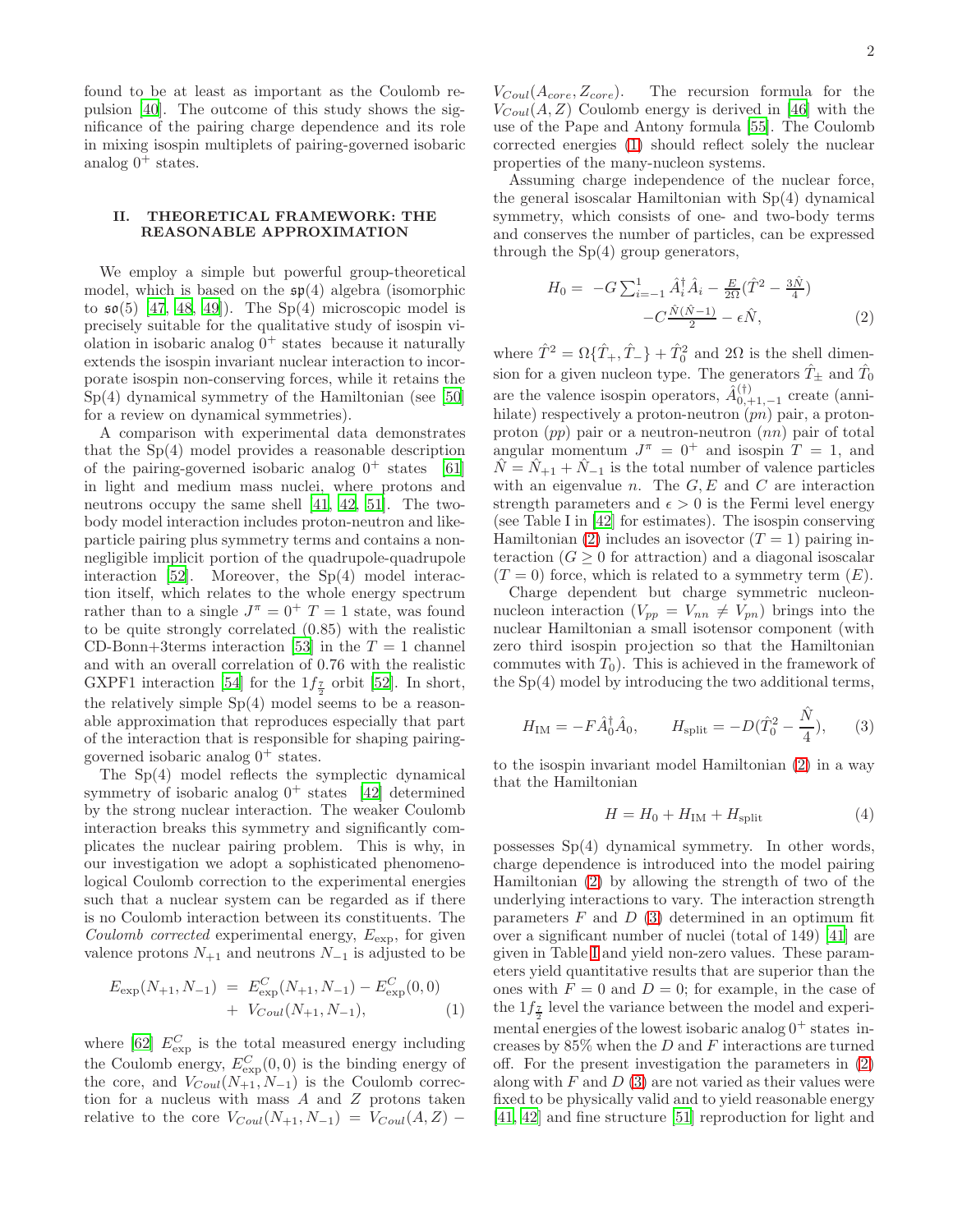medium mass nuclei with valence protons and neutrons occupying the same shell. For these nuclei in the mass range  $32 \leq A \leq 100$ , the pairing-governed isobaric ana- $\log 0^+$  states are well described, but still approximately, by the eigenvectors of the effective Hamiltonian [\(4\)](#page-2-3) in a basis of fully-paired  $0^+$  states [\[42\]](#page-7-41).

<span id="page-3-0"></span>TABLE I: Interaction strength parameters related to the isospin problem for three regions of nuclei specified by the valence model space.  $F$ ,  $D$ , and  $E$  are in MeV.

| Strength   | $\begin{array}{c} \text{Model} \\ \text{space} \end{array} (1d_{\frac{3}{2}}) \ (1f_{\frac{7}{2}})$ |                 | $(1f_{5/2}2p_{1/2}$<br>$2p_{3/2}1g_{9/2})$ |
|------------|-----------------------------------------------------------------------------------------------------|-----------------|--------------------------------------------|
| parameters |                                                                                                     |                 |                                            |
| $F/\Omega$ |                                                                                                     | $0.007$ $0.072$ | 0.056                                      |
| D          |                                                                                                     | 0.127 0.149     | $-0.307$                                   |
|            |                                                                                                     | 0.090 0.133     | 0.628                                      |

While the second interaction  $(H_{split})$  in [\(3\)](#page-2-2) takes into account only the splitting of the isobaric analog energies, the first correction induces small isospin mixing (IM). The isospin mixing interaction [\(3\)](#page-2-2) does not account for the entire interaction that mixes states of same angular momentum and parity but different isospin values. It only describes a possible  $\Delta T = 2$  mixing between isobaric analog  $0^+$  states due to a pure nuclear pairing interaction. While the extent of such isospin admixing is expected to be smaller than the total mixing due to isospin non-conserving terms [\[6,](#page-7-5) [10,](#page-7-9) [11](#page-7-10), [13](#page-7-12), [43](#page-7-42)], it may influence precise model calculations depending on the importance of the charge dependence in pairing correlations.

## III. ISOSPIN INVARIANCE BREAKING AND ISOSPIN MIXING

The estimate for the model parameters (Table [I\)](#page-3-0) can determine the extent to which the isospin symmetry is broken while  $T$  remains a good quantum number. Breaking of the isospin invariance  $\left|D/\frac{E}{2\Omega}\right|$  (Table [I\)](#page-3-0) is in general negligible for light nuclei  $(1d_{\frac{3}{2}}$  and  $1f_{\frac{7}{2}}$ levels) in agreement with the experimental data. For medium mass nuclei in the  $1f_{5/2}2p_{1/2}2p_{3/2}1g_{9/2}$  major shell the isospin breaking is significantly greater. Furthermore, as expected from observations, for the  $1d_{\frac{3}{2}}$ level the interaction strengths of all pn, pp and nn pairing are almost equal  $(T \text{ is a good quantum num-}$ ber),  $F \approx 0$  (Table [I\)](#page-3-0), and they differ for the  $1f_{\frac{7}{2}}$  and for the  $1f_{5/2}2p_{1/2}2p_{3/2}1g_{9/2}$  shells, with the pn isovector strength being more attractive,  $F > 0$ . Indeed, the  $F$  isospin mixing interaction strength is extremely small and hence a charge independent nuclear interaction (where  $F$  is neglected) comprises a quite reasonable approximation. The latter yields major simplifications to the pairing problem and consequently most of isovector

pairing studies have been done assuming good isospin.

The question regarding how strong individual isospin non-conserving nuclear interactions are [such as [\(3\)](#page-2-2)] still remains open – there are no sharp answers at the present level of experimental results and microscopic theoretical interpretations. It is only their overall contribution that is revealed by the free nucleon-nucleon data [\[28](#page-7-27)] to be slightly (by 2%) more attractive in the  $pnT = 1$  system than the  $pp$  one. Within the framework of the  $Sp(4)$ model, the charge dependence of the pure nuclear interaction can be estimated through the comparison of the  $T_0 = 0$  two-body model interaction [[\(4\)](#page-2-3) with  $\varepsilon = 0$ ] relative to the  $T_0 = 1$  in the  $T = 1$  multiplets, which, for example in the  $1f_{\frac{7}{2}}$  level, is on average  $\sim 2.5\%$ . This estimation does not aim to confirm the charge-dependence, which is very difficult at this level of accuracy compared to the broad energy range considered in the model for nuclei with masses  $32 \leq A \leq 100$ . Nonetheless, it reflects the fingerprints of the experimental data in the properties of the model interaction [\(4\)](#page-2-3).

In addition, the  $Sp(4)$  model reproduces reasonably well the *c*-coefficient in the well-known isobaric multiplet mass equation  $[2, 8, 56]$  $[2, 8, 56]$  $[2, 8, 56]$ 

<span id="page-3-1"></span>
$$
a + bT_0 + cT_0^2, \tag{5}
$$

for the binding energies of isobaric analogs (of the same mass number A, isospin T, angular momentum  $J$ , etc.), where the coefficient  $c \; (b)$  depends on the isotensor (isovector) component of the nuclear interaction [i.e., of rank 2 (1) with respect to isospin 'rotations']. The ccoefficient is indeed an energy filter,  $2c = E(T_0 + 1) +$  $E(T_0-1)-2E(T_0)$ , for a given mass number A and isospin T. In the framework of our model, this energy function for the lowest isobaric analog  $0^+$  states was found to be in a good agreement with observed fine-structure effects (where data was available) [\[51\]](#page-7-50) and it reproduces the experimental staggering behavior with respect to A (Figure [1\)](#page-4-0). Both theoretical and experimental results show that this finite energy difference when centered at an  $N = Z$ odd-odd nucleus  $(T_0 = 0 \text{ and } A/2 \text{ odd})$ , and hence c, is negative and very close to zero for  $T = 1$  multiplets in the  $1f_{\frac{7}{2}}$  shell (see Figure [1](#page-4-0) for  $A/2$  odd). Such an agreement of the Sp(4) model outcome with experimental evidence is a valuable result. The requirement that the coefficients of [\(5\)](#page-3-1) are well reproduced is essential for the isospin non-conserving models [\[6](#page-7-5), [10,](#page-7-9) [40\]](#page-7-39), which has been achieved in [\[6](#page-7-5)] by increasing (approximately by 2%) of all the  $T = 1$  pn matrix elements relative to the nn ones and which has lead to a conclusion in [\[40](#page-7-39)] that the isotensor nature of the nuclear interaction is dominated by a  $J = 0$  pairing term.

In short, the freedom allowed by introducing additional parameters (as  $F$  and  $D$ ) reflects the symmetries observed in light nuclei (good isospin) and the comparatively larger symmetry-breaking as expected in mediummass nuclei. Hence, the charge dependence of the nuclear force, being a very challenging problem, yields results,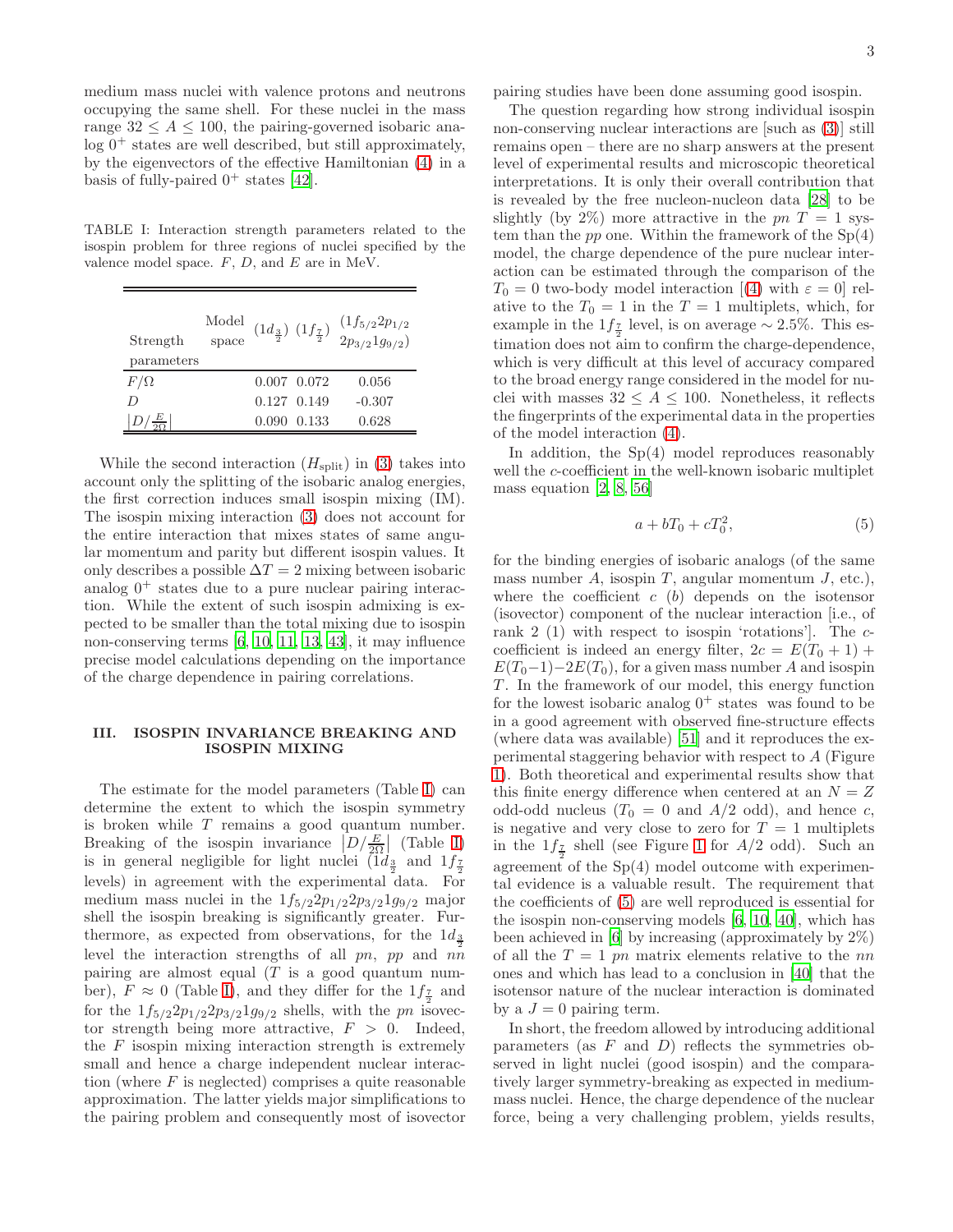

<span id="page-4-0"></span>FIG. 1: Energy difference,  $E(T_0 + 1) + E(T_0 - 1) - 2E(T_0)$ with  $T_0 = 0$ , for the lowest isobaric analog  $0^+$  states in nuclei in the  $1f_{\frac{7}{2}}$  level (or twice the *c*-coefficient of [\(5\)](#page-3-1) for the *A*/2odd  $T = 1$  multiplets) according to the Sp(4) model (red solid line with open squares) in comparison to the experiment (blue diamonds).

based on a simple group-theoretical approach, that are qualitatively consistent with the observations.

## A. Near Isospin Symmetry of the Isobaric Analog  $0^+$  States

Both empirical evidence (such as scattering analysis and finite energy differences) and the comparison of the model to experimental data (Table [I\)](#page-3-0) does not yield equal pairing strengths  $(F \ge 0)$  resulting in a coupling of isospin eigenstates  $|n, T, T_0\rangle$  from different isospin multiplets with a degree of mixing expected to be very small. Therefore, the eigenvectors of the total Hamiltonian [\(4\)](#page-2-3),  $\left| n(\tilde{T})T_0\right\rangle$ , have an almost good isospin  $\tilde{T}$  quantum num- $\begin{bmatrix} 1 & 0 & 0 \\ 0 & 0 & 0 \end{bmatrix}$  ber. Their overlap with the states of definite isospin values yields an estimate for the magnitude of the isospin admixture (see Table [II](#page-4-1) for the  $1d_{\frac{3}{2}}$  and  $1f_{\frac{7}{2}}$  orbits):

<span id="page-4-2"></span>
$$
\delta_{\tilde{T},T} = \left| \left\langle n, T, T_0 | n(\tilde{T}) T_0 \right\rangle \right|^2 * 100[\%]. \tag{6}
$$

The overlap percentages in Table [II](#page-4-1) confirm that the nuclear lowest isobaric analog  $0^+$  states have primarily isospin  $T = |T_0|$  for even-even, and  $T = |T_0| + 1$  for odd-odd nuclei, with a very small mixture of the higher possible isospin values. As it is expected, the  $\delta_{\tilde{T},T}$  isospin mixing increases as  $Z$  and  $N$  approach one another and towards the middle of the shell. For nuclei occupying a single- $j$  shell, the mixing of the isospin states is less than 0.17%. Although the isospin mixing is negligible for light nuclei in the  $j = 3/2$  orbit, it is clearly bigger for the  $j = 7/2$  level. The mixing is expected to be even stronger in multi-shell configurations.

#### B. Non-Analog  $\beta$ -Decay Transitions

For a superallowed Fermi β-decay transition  $(0^+ \rightarrow$  $(0<sup>+</sup>)$  the *ft* comparative lifetime is nucleus-independent

<span id="page-4-1"></span>TABLE II:  $Sp(4)$  model estimate for the overlap  $[\%]$  of isobaric analog  $0^+$  states of almost good isospin  $\tilde{T}$  with the states of definite isospin for <sup>36</sup>Ar in the  $1d_{\frac{3}{2}}$  and the nuclei in the  $1f_{\frac{7}{2}}$  level. The table is symmetric with respect to the sign of  $n - 2\Omega$ .

| $A_{\rm X}(T)$            | $(N_{+1}, N_{-1})$ | $T=0$    |       | $T=1$ $T=2$ | $T=3$ $T=4$ |           |
|---------------------------|--------------------|----------|-------|-------------|-------------|-----------|
| $36 \text{ Ar}^{(0)}$     | (2, 2)             | 99.9999  |       | 0.0001      |             |           |
| $^{44}Ti^{(0)}$           | (2, 2)             | 99.90    |       | 0.10        |             |           |
| $46\text{Ti}^{(1)}$       | (2,4)              |          | 99.98 |             | 0.02        |           |
| 46V(1)                    | (3,3)              |          | 99.98 |             | 0.02        |           |
| ${}^{46}Cr^{(1)}$         | (4, 2)             |          | 99.98 |             | 0.02        |           |
| $48\text{Ti}(2)$          | (2,6)              |          |       | 99.997      |             | 0.003     |
| $48V^{(2)}$               | (3, 5)             |          |       | 99.994      |             | 0.006     |
| $^{48}Cr^{(0)}$           | (4,4)              | 99.83534 |       | $0.16465 -$ |             | $10^{-5}$ |
| $^{48}Cr^{(2)}$           | (4,4)              | 0.143    |       | 99.849      |             | 0.008     |
| $^{48}$ Mn <sup>(2)</sup> | (5, 3)             |          |       | 99.994      |             | 0.006     |
| $^{48}Fe^{(2)}$           | (6, 2)             |          |       | 99.997      |             | 0.003     |

according to the conserved-vector-current (CVC) hypothesis and given by

$$
ft = \frac{K}{G_V^2 |M_F|^2}, \quad K = 2\pi^3 \hbar \ln 2 \frac{(\hbar c)^6}{(m_e c^2)^5}, \tag{7}
$$

where  $K/(\hbar c)^6 = 8.120270(12) \times 10^{-7} \text{ GeV}^{-4} \text{s}$  ( $m_e$  is the mass of the electron) and  $G_V$  is the vector coupling constant for nuclear  $\beta$  decay (see for example [\[10](#page-7-9)]).  $M_F$  is the Fermi matrix element  $\left\langle \overline{\mathrm{F}}|\sqrt{2\Omega}T_{\pm}| \right.$  I) between a final (F) state with isospin projection  $T_0^{\text{F}}$  and an initial (I) states with  $T_0^{\text{I}}$  in a decay generated by the raising (for  $\beta^$ decay) and lowering  $(\beta^+)$  isospin transition operator [\[63\]](#page-8-5)  $\sqrt{2\Omega}T_{\pm}$ , which in the framework of our model is given as

$$
|M_F|^2 = 2\Omega |\langle F; n(\tilde{T})T_0 \pm 1|T_{\pm}|I; n(\tilde{T})T_0 \rangle|^2.
$$
 (8)

Typically, the isospin impurity caused by isospin nonconserving forces in nuclei is estimated as a correction to the Fermi matrix element  $|M_F|^2$  of the superallowed  $\tilde{T}$  analog  $0^+ \rightarrow 0^+$  transition,  $\delta_C = 1 |M_F|^2 / \left\{ \tilde{T}(\tilde{T} + 1) - T_0^F T_0^I \right\}$ . For more than two-state mixing, the degree of isospin admixture between isobaric analog  $0^+$  states should be estimated using the normalized transition matrix element between non-analog (NA) states (e.g. [\[43](#page-7-42)]),

<span id="page-4-3"></span>
$$
\delta_{IAS} = \frac{|M_F^{\text{NA}}|^2}{\left\{ \tilde{T}(\tilde{T} + 1) - T_0^{\text{F}} T_0^{\text{I}} \right\}},\tag{9}
$$

where  $\tilde{T}$  is the almost good isospin of the parent nucleus (see Table [III](#page-5-0) for  $1f_{\frac{7}{2}}$ ). In general, the  $\delta_{IAS}$  correction may be very different than the order of the  $\delta_{\tilde{T},T}$  overlap quantity [\(6\)](#page-4-2) presented in Table [II](#page-4-1) because in decays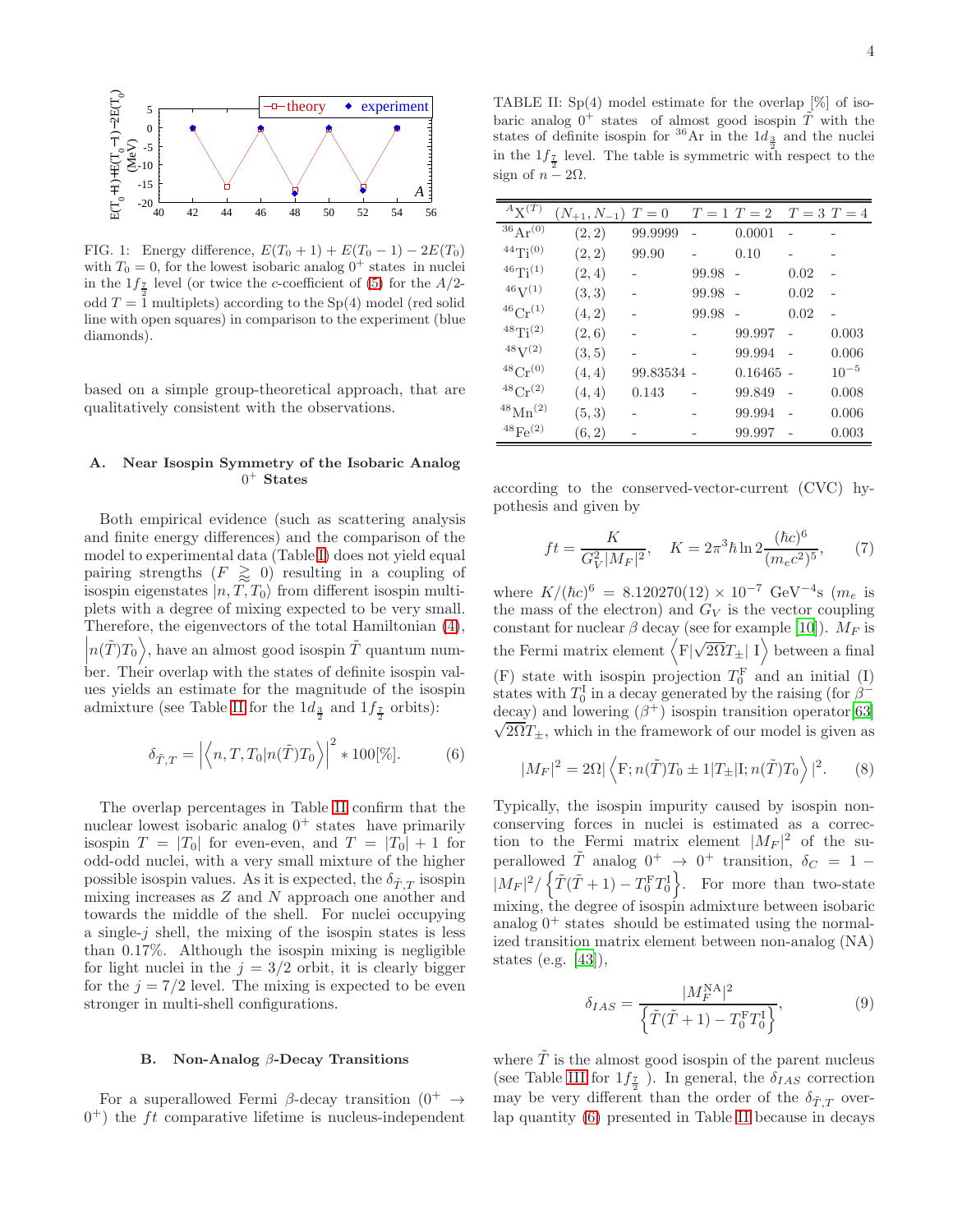the degrees of isospin mixing between non-analog states within both the parent and daughter nuclei are significant.

TABLE III: Non-analog  $\beta$ -decay transitions to energetically accessible  $0^+$  states under consideration and the corresponding isospin mixing estimates  $\delta_{IAS}$  [\(9\)](#page-4-3), in %, according to the Sp(4) model for nuclei in the  $1f_{\frac{7}{2}}$  level.

<span id="page-5-0"></span>

| $\beta$ -decay<br>$\delta_{IAS}$<br>${}^A_ZX^{(\tilde{T}_X)}$<br>$\rightarrow Z_{-1}^{\ A}Y^{(\tilde{T}_Y)}$<br>℅<br>$\frac{44}{23}V^{(2)}$<br>$\rightarrow$ $^{44}_{22}$ Ti <sup>(0)</sup><br>0.098<br>$\rightarrow \frac{46}{24} \text{Cr}^{\overline{(1)}}$<br>$\frac{46}{25}$ Mn <sup>(3)</sup><br>0.0169<br>${}^{46}_{24}\text{Cr}^{(3)}$<br>$\rightarrow \frac{46}{23}V^{(1)}$<br>0.0104 |  |
|------------------------------------------------------------------------------------------------------------------------------------------------------------------------------------------------------------------------------------------------------------------------------------------------------------------------------------------------------------------------------------------------|--|
|                                                                                                                                                                                                                                                                                                                                                                                                |  |
|                                                                                                                                                                                                                                                                                                                                                                                                |  |
|                                                                                                                                                                                                                                                                                                                                                                                                |  |
|                                                                                                                                                                                                                                                                                                                                                                                                |  |
|                                                                                                                                                                                                                                                                                                                                                                                                |  |
| $^{46}_{23}\mathrm{V}^{(3)}$<br>$\rightarrow \frac{46}{22} Ti^{(1)}$<br>0.00447                                                                                                                                                                                                                                                                                                                |  |
| $\frac{48}{27}Co^{(4)}$<br>$\rightarrow$ $^{48}_{26}\text{Fe}^{(2)}$<br>0.00327                                                                                                                                                                                                                                                                                                                |  |
| $^{48}_{26}Fe^{(4)}$<br>$\rightarrow$ $^{48}_{25}$ Mn <sup>(2)</sup><br>0.00280                                                                                                                                                                                                                                                                                                                |  |
| $^{48}_{25}$ Mn <sup>(4)</sup><br>$\rightarrow \frac{48}{24}Cr^{(2)}$<br>0.00189                                                                                                                                                                                                                                                                                                               |  |
| $\rightarrow \frac{48}{23}V^{(2)}$<br>${}^{48}_{24}\text{Cr}^{(4)}$<br>0.00103                                                                                                                                                                                                                                                                                                                 |  |
| $^{48}_{23}\text{V}^{(4)}$<br>$\rightarrow$ $^{48}_{22}Ti^{(2)}$<br>0.00038                                                                                                                                                                                                                                                                                                                    |  |
| $^{48}_{25}$ Mn <sup>(4)</sup><br>$\rightarrow$ 48 <sub>24</sub> Cr <sup>(0)</sup><br>$4.5 \times 10^{-7}$                                                                                                                                                                                                                                                                                     |  |
| $^{48}_{25}$ Mn <sup>(2)</sup><br>$\rightarrow \frac{48}{24}Cr^{(0)}$<br>0.14328                                                                                                                                                                                                                                                                                                               |  |
| ${}^{50}_{27}Co^{{\overline{3}})}$<br>$\rightarrow \frac{50}{26} \text{Fe}^{(1)}$<br>0.0169                                                                                                                                                                                                                                                                                                    |  |
| $^{50}_{26}$ Fe <sup>(3)</sup><br>$\rightarrow \frac{50}{25} \text{Mn}^{(1)}$<br>0.0104                                                                                                                                                                                                                                                                                                        |  |
| $^{50}_{25}$ Mn <sup>(3)</sup><br>$\rightarrow \frac{50}{24}Cr^{(1)}$<br>0.00447                                                                                                                                                                                                                                                                                                               |  |
| $\frac{52}{27}Co^{(2)}$<br>$\rightarrow \frac{52}{26} \text{Fe}^{(0)}$<br>0.098                                                                                                                                                                                                                                                                                                                |  |

The analysis of the results shows that the mixing between isobaric analog  $0^+$  states (which is at least  $\Delta T = 2$ mixing) is on average  $0.006\%$  excluding even-even  $N = Z$ nuclei. This is on the order of a magnitude less than the mixing of the first excited  $0^+$  non-analog state due to isospin non-conserving interaction, which is typically about 0.04% for the  $1f_{\frac{7}{2}}$  level [\[21,](#page-7-20) [43](#page-7-42)]. In addition, this yields nonanalog  $\beta$ -decays weaker than possible Gamow-Teller transitions; the strength of the latter is found to be less than  $0.02\%$  of the total  $\beta$ -decay strenght for the nuclei in the  $1f_{\frac{7}{2}}$  shell [\[21\]](#page-7-20) and to substantially increase with increasing mass number  $A$  [\[14,](#page-7-13) [25,](#page-7-24) [57\]](#page-8-6). This makes  $\delta_{IAS}$  mixing very difficult to be detected especially when the isospin-symmetry breaking correction  $(\delta_C)$  to analog Fermi matrix elements in this level is on the order of a percent [\[9](#page-7-8), [14](#page-7-13)].

Not surprising, the largest values for the  $\delta_{IAS}$  correction are observed for  $\Delta T = 2 \beta^{\pm}$ -decays to energetically accessible  $0^+$  ground states of even-even  $N = Z$  nuclei (Table [III\)](#page-5-0). While for these decays  $\delta_{IAS}$  is extremely small, namely less than  $0.14\%$ , as expected for the contribution of the higher-lying  $0^+$  states [\[43\]](#page-7-42), it is comparable

to the order of isospin-symmetry breaking corrections for the  $1f_{\frac{7}{2}}$  orbit that are typically taken into account [\[43\]](#page-7-42). The reason may be that for the even-even  $N = Z$  nuclei the second-lying isobaric analog  $0^+$  states are situated relatively low due to a significant pn interaction (Figure [2\)](#page-5-1).



<span id="page-5-1"></span>FIG. 2: Non-analog  $0^+ \rightarrow 0^+$   $\beta^+$ -decay transitions to energetically accessible  $J^{\pi} \tilde{T}$  states under consideration indicated by arrows and by the corresponding theoretically calculated  $\log_{10} ft$  values (there are no available experimental ft values for comparison). The theoretical (blue, "th") and experimen-tal [\[58](#page-8-7), [59\]](#page-8-8) (red, "exp") binding energies  $E^C$  in MeV (including the Coulomb potential energy) are shown for the isobar sequences with  $A = 44$  to  $A = 48$  in the  $1f_{\frac{7}{2}}$  level.

Above all, the  $\delta_{IAS}$  results in Table [III](#page-5-0) clearly show the overall pattern and the order of significance of the isospin mixing under consideration. This is evident within the first-order approximation in terms of the  $F$  parameter  $(F \ll 1)$  of  $\delta_{IAS}$ , which for  $1f_{\frac{7}{2}}$  deviates on average by only 2% from its exact calculations in Table [III.](#page-5-0) The  $\delta_{IAS}$  isospin mixing correction is then proportional to  $F^2$ and one finds out that its order of magnitude remains the same for large variations of the F parameter of more than  $60\%$ . In addition, greater F values are not very likely because the  $\delta_{IAS}$  estimates (Table [III\)](#page-5-0) fall close below an upper limit, which does not contradict experimental and theoretical results for other types of isospin mixing.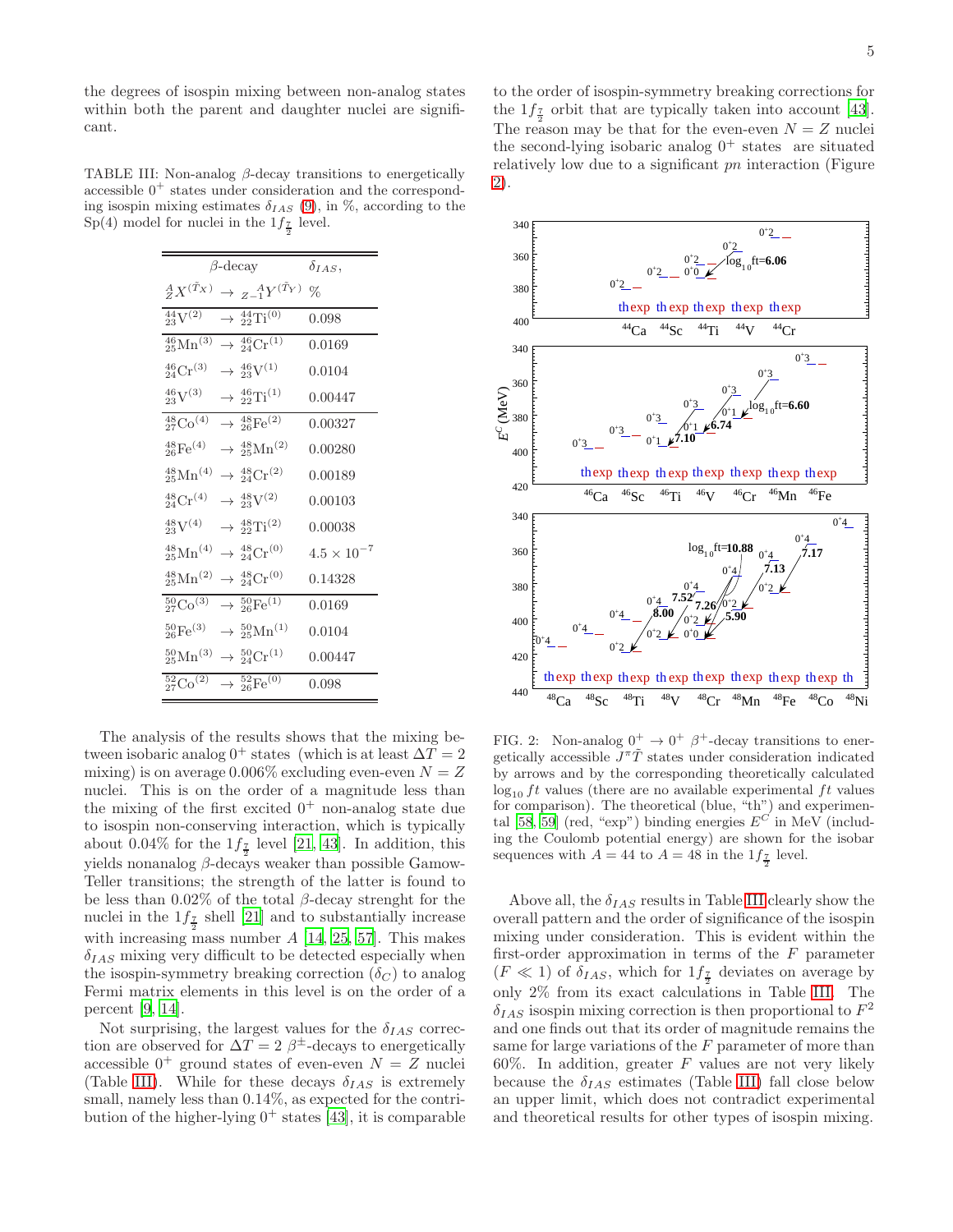Moreover, in this first-order approximation the ratio of any two isospin corrections for  $1f_{\frac{7}{2}}$  is independent of the parameters of the model interaction. This implies that such a ratio does not reflect at all the uncertainties of the interaction strength parameters but rather it is characteristic of the relative strength of both decays. It identifies the decay, for which the maximum isospin mixing correction is expected in the  $1f_{\frac{7}{2}}$  orbit, namely  $^{48}_{25}$ Mn<sup>(2)</sup>  $\rightarrow^{48}_{24}$  Cr<sup>(0)</sup>, and as well as the amount by which  $\delta_{IAS}$  of the other possible non-analog decays is relatively suppressed. For example, the  $\delta_{IAS}$  correction for the  $^{44}_{23}\text{V}^{(2)} \rightarrow ^{44}_{22} \text{Ti}^{(0)}$  decay is around two-thirds the maximum one and that for the  $^{46}_{25}$ Mn<sup>(3)</sup>  $\rightarrow ^{46}_{24}$  Cr<sup>(1)</sup> decay is around one-eighth the maximum one (Table [III\)](#page-5-0). Such a ratio quantity exhibits a general trend of increasing  $\delta_{IAS}$ isospin mixing with Z within same isospin multiplets and as well it reveals enhanced  $\Delta T = 2$  decays to the ground state of even-even  $N = Z$  nuclei with increasing  $\delta_{IAS}$ towards the middle of the shell. Furthermore, the ratio retains its behavior for the non-analog  $\beta$  decays between nuclei with the same valence proton and neutron numbers as in Table [III](#page-5-0) but occupying the  $1f_{5/2}2p_{1/2}2p_{3/2}1g_{9/2}$ major shell. Therefore, among the non-analog  $\beta$  decays for the  $A = 60-64$  isobars with valence protons and neutrons in the  $1f_{5/2}2p_{1/2}2p_{3/2}1g_{9/2}$  shell the  $\delta_{IAS}$  isospin mixing of the  $^{64}_{33}\text{As}^{(2)} \rightarrow ^{64}_{32}\text{Ge}^{(0)}$  decay is expected to be the largest with a tendency of a further increase towards the middle of the shell. In short, the significance of the isospin mixing caused by a charge dependent  $J = 0$  pair-ing correlations is evident from Table [III](#page-5-0) for the  $1f_{\frac{7}{2}}$  level and continues this trend for the upper  $fp$  shell.

The small mixing of the  $0^+$  isospin eigenstates from different isospin multiplets yields very small but nonzero  $|M_F^{NA}|^2$  matrix elements for non-analog  $\beta^{\pm}$  decay transitions as indicated by  $\delta_{IAS}$  in Table [III.](#page-5-0) For nuclei in the  $1f_{\frac{7}{2}}$  shell, such non-analog transitions to energetically accessible states are shown in Figure [2](#page-5-1) along with the ft values (where we use  $K/G_V^2 = 6200s$  [\[60\]](#page-8-9)). In the framework of the Sp(4) model, these values are symmetric with respect to the sign of  $T_0$  [possible  $\beta^-$  decays are not shown in Figure 2 and of  $n-2\Omega$  (the  $A=50$ and  $A = 52$  multiplets are analogous to the  $A = 46$  and  $A = 44$  ones, respectively). The results yield that ten of the transitions are classified as forbidden (log<sub>10</sub>  $ft \geq 7$ ), other four are suppressed  $(\log_{10} ft \approx 7)$  and the four decays to the ground state of an even-even  $N = Z$  nucleus appear to have comparatively larger decay rates  $(\log_{10} ft \approx 6)$ . In Figure [2](#page-5-1) the theoretically calculated isobaric analog  $0^+$  state energies are shown together with the available experimental ones. It is worth mentioning that while the energies of the lowest isobaric analog  $0^+$ states determined directly the parameters of the model interaction, a quite good reproduction of the experimental higher-lying isobaric analog  $0^+$  state energies followed without any parameter adjustment [\[42\]](#page-7-41). This outcome is important because the energy difference between two isobaric analog  $0^+$  states within a nucleus directly affects

the degree of their mixing. In summary, the theoretical Sp(4) model suggests the possible existence, albeit highly hindered, of  $\Delta T = 2$  non-analog  $\beta$ -decay transitions.

### IV. CONCLUSIONS

We employed a group-theoretical approach based on the Sp(4) dynamical symmetry to describe microscopically a possible isospin mixing induced by a shortrange charge dependent nuclear interaction. The Sp(4) model interaction incorporates the main driving forces, including  $J = 0$  pairing correlations and implicit quadrupole-quadrupole term, that shape the nuclear pairing-governed isobaric analog  $0^+$  states in the  $1f_{\frac{7}{2}}$ level where the Sp(4) Hamiltonian correlates strongly with realistic interactions. This approach provides a reasonable reproduction not only of the energies of the lowest isobaric analog  $0^+$  states in total of 149 nuclei. It also reproduces the available experimental energies of the higher-lying isobaric analog  $0^+$  states in the  $1f_{\frac{7}{2}}$  level and fine structure effects without any variation of the parameters of the model interaction. In this respect, as predicted by our model, the coefficient related to the isotensor part of a general non-conserving force, c, which has been recently found to be dominated by a charge dependent  $J = 0$  pairing interaction [\[40](#page-7-39)], agrees quite well with the experimental values.

The isospin-symmetry breaking due to coupling of isobaric analog  $0^+$  states in nuclei was estimated to be extremely small for nuclei in the  $1d_{\frac{3}{2}}$  and  $1f_{\frac{7}{2}}$  orbitals with the  $N = Z$  even-even nuclei being an exception. For these nuclei, strong pairing correlations, including a significant pn interaction, are responsible for the existence of comparatively larger isospin mixing, although the latter is still at least an order of a magnitude smaller than the overall isospin admixture in the ground state. The results also show that a variation of more than 60% in the  $F$  isospin mixing parameter is required to reduce the present  $\delta_{IAS}$  results by an order of a magnitude.

The analysis also shows that there is a trend of increasing isospin mixing between isobaric analog  $0^+$  states due to a charge dependent  $J = 0$  pairing interaction towards the middle of the shell and for  $\Delta T = 2$  decays to the ground state of an even-even  $N = Z$  daughter nucleus. Such behavior is free of the uncertainties in the strength parameters of the interaction and is adequate for larger multi-j shell domains such as  $1f_{5/2}2p_{1/2}2p_{3/2}1g_{9/2}$ . For nuclei with valence protons and neutrons occupying the  $1f_{\frac{7}{2}}$  level the strongest non-analog decay is identified to be  $^{48}_{25} \text{Mn}^{(2)} \rightarrow ^{48}_{24} \text{Cr}^{(0)}$ , while the  $\delta_{IAS}$  isospin mixing correction for the rest of the decays is  $2/3$  to  $1/300$  the maximum one.

In short, the  $\mathfrak{sp}(4)$  algebraic model yields an estimate for the decay rates of possible non-analog  $\beta$ -decay transitions due to a pure strong interaction, which, though few of them may affect slightly precise calculations, are not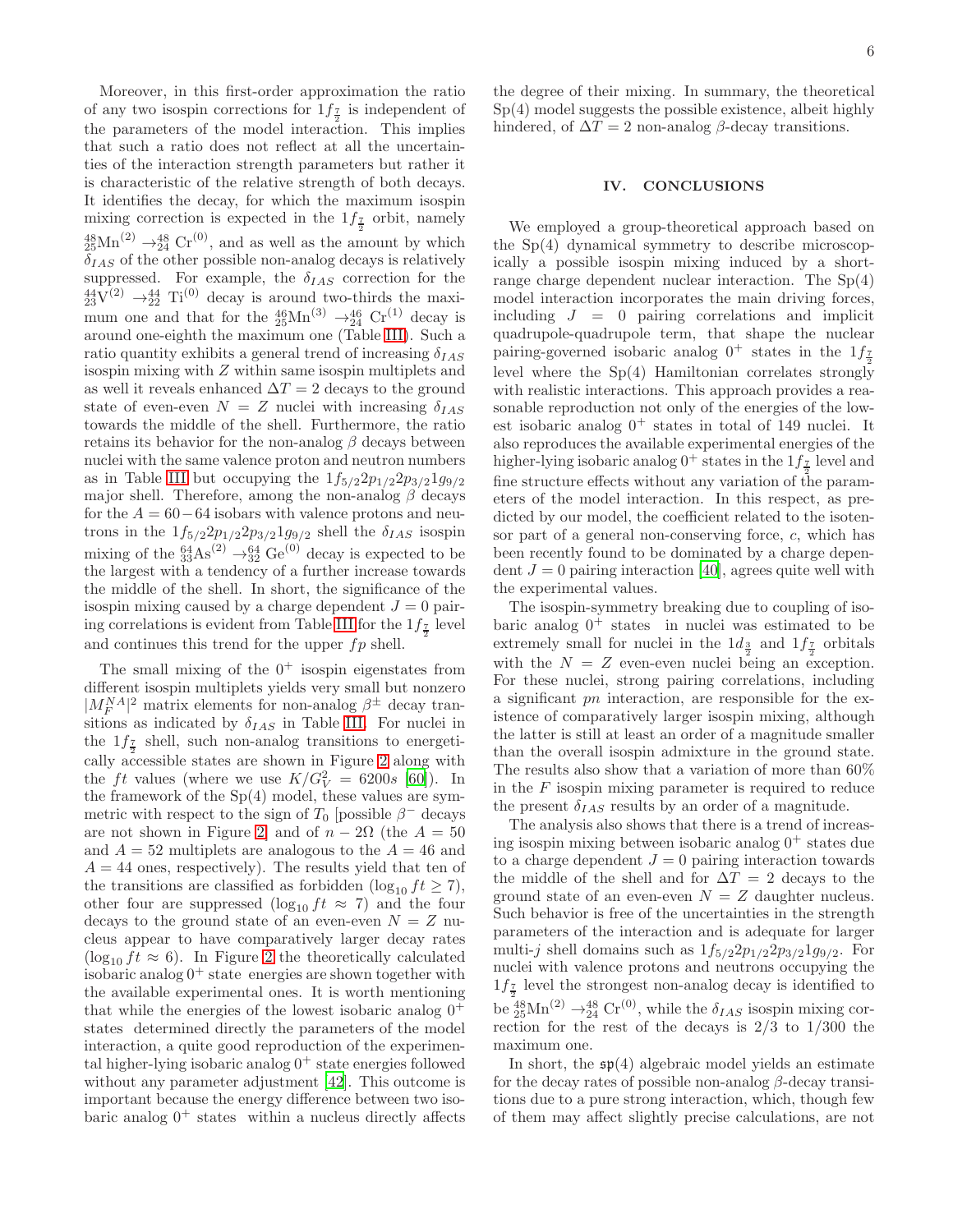expected to comprise the dominant contribution to the isospin-symmetry breaking correction tested in studies of superallowed Fermi β-decay transitions.

#### Acknowledgments

This work was supported by the US National Science Foundation, Grant Number 0140300. The authors thank

- <span id="page-7-0"></span>[1] A. Bohr and B. R. Mottelson, *Nuclear Structure* (Benjamin, New York), Vol. I (1969); Vol. II (1975).
- <span id="page-7-1"></span>[2] E. P. Wigner, *Proceedings of the Robert A. Welch Foundation Conference on Chemical Research* (R. A. Welch Foundation, Houston, Texas, 1957), Vol. 1, p. 67.
- <span id="page-7-2"></span>[3] H. T. Chen and A. Goswami, *Nucl. Phys.* 88, 208 (1966).
- <span id="page-7-3"></span>[4] N. Auerbach, J. Hufner, A. K. Kerman and C. M. Shakin, *Rev. Mod. Phys.* 44, 48 (1972).
- <span id="page-7-4"></span>[5] G. F. Bertsch and B. H. Wildenthal, *Phys. Rev.* C8, 1023 (1973).
- <span id="page-7-5"></span>[6] I. S. Towner, J. C. Hardy and M. Harvey, *Nucl. Phys.* A284, 269 (1977).
- <span id="page-7-6"></span>[7] R. D. Lawson, *Phys. Rev.* C19, 2359 (1979).
- <span id="page-7-7"></span>[8] W. Benenson and E. Kashy, *Rev. Mod. Phys.* 51, 527 (1979).
- <span id="page-7-8"></span>[9] J. Dobaczewski and I. Hamamoto, *Phys. Lett.* B345, 181 (1995).
- <span id="page-7-9"></span>[10] W. E. Ormand and B. A. Brown, *Nucl. Phys.* A440, 274 (1985); *Phys. Rev.* C52, 2455 (1995).
- <span id="page-7-10"></span>[11] H. Sagawa, Nhuyen Van Giai, and Toshio Suzuki, *Phys. Rev.* C53, 2163 (1996).
- <span id="page-7-11"></span>[12] O. Civitarese, M. Reboiro and P. Vogel, *Phys. Rev.* C56, 1840 (1997).
- <span id="page-7-12"></span>[13] P. Navratil, B. R. Barrett, and W. E. Ormand, *Phys. Rev.* C56, 2542 (1997).
- <span id="page-7-13"></span>[14] J. C. Hardy and I. S. Towner, *Phys. Rev. Lett.* 88, 252501 (2002).
- <span id="page-7-14"></span>[15] A. F. Lisetskiy *et. al*, *Phys. Rev. Lett.* 89, 012502 (2002).
- <span id="page-7-15"></span>[16] D. R. Bes and O. Civitarese, *Nucl. Phys.* A741, 60 (2004)
- <span id="page-7-16"></span>[17] S. Aberg, A. Heine, G. E. Mitchell, and A. Richter, *Phys. Lett.* B598, 42 (2004).
- <span id="page-7-17"></span>[18] N. Michel, W. Nazarewicz, and M. Ploszajczak, *Phys. Rev.* C70, 064313 (2004).
- <span id="page-7-18"></span>[19] A. Petrovici, K.W. Schmid, O. Radu, and A. Faessler, *Nucl. Phys.* A 747,44 (2005).
- <span id="page-7-19"></span>[20] R. Álvarez-Rodríguez, E. Moya de Guerra, and P. Sarriguren, *Phys. Rev.* C71, 044308 (2005).
- <span id="page-7-20"></span>[21] E. Hagberg *et. al.*, *Phys. Rev. Lett.* 73, 396 (1994).
- <span id="page-7-21"></span>[22] G. Savard *et al.*, *Phys. Rev. Lett.* 74, 1521 (1995).
- <span id="page-7-22"></span>[23] P. D. Cottle *et al.*, *Phys. Rev.* C60, 031301 (1999).
- <span id="page-7-23"></span>[24] P. E. Garrett *et. al*, *Phys. Rev. Lett.* 87, 132502 (2001).
- <span id="page-7-24"></span>[25] A. Piechaczek *et al.*, *Phys. Rev.* C67, 051305(R) (2003).
- <span id="page-7-25"></span>[26] E. Farnea *et al.*, *Phys. Lett.* 551B, 56 (2003).
- <span id="page-7-26"></span>[27] J. Ekman *et. al*, *Phys. Rev. Lett.* 92, 132502 (2004).
- <span id="page-7-27"></span>[28] E. M. Henley, in *Isobaric Spin in Nuclear Physics*, ed. J. D. Fox and D. Robson (Academic, New York), 3 (1966).
- <span id="page-7-28"></span>[29] E. Baumgartner, H. E. Conzett, E. Shield and R. J. Slobodrian, *Phys. Rev. Lett.* 16, 105 (1966).
- <span id="page-7-29"></span>[30] P. Navratil, J. P. Vary, and B. R. Barrett, *Phys. Rev.*

C62, 054311 (2000).

- <span id="page-7-30"></span>[31] R. Machleidt and H. Müther, *Phys. Rev.* **C63** 034005 (2001)
- <span id="page-7-31"></span>[32] S. C. Pieper, V. R. Pandharipande, R. B. Wiringa, and J. Carlson, *Phys. Rev.* C64, 014001 (2001); S. C. Pieper and R. B. Wiringa, *Ann. Rev. Nucl. Part. Sci.* 51, 53 (2001).
- <span id="page-7-32"></span>[33] P. Navratil and E. Caurier, *Phys. Rev.* C69, 014311  $(2004).$
- <span id="page-7-33"></span>[34] V. G. J. Stoks, R. A. M. Klomp, C. P. F. Terheggen, and J. J. de Swart, *Phys. Rev.* C49, 2950 (1994).
- <span id="page-7-34"></span>[35] R. B. Wiringa, V. G. J. Stoks and R. Schiavilla, *Phys. Rev.* C51, 38 (1995).
- <span id="page-7-35"></span>[36] R. Machleidt, F. Sammarruca and Y. Song, *Phys. Rev.* C53 R1483 (1996); R. Machleidt, *Phys. Rev.* C63 024001  $(2001).$
- <span id="page-7-36"></span>[37] D. R. Entem and R. Machleidt, *Phys. Rev.* C68 041001 (2003).
- <span id="page-7-37"></span>[38] S.A. Coon and M.D. Scadron, *Phys. Rev.* C26 562 (1982); P.G. Blunden and M.J. Iqbal, *Phys. Lett.* B198, 14 (1987); S.A. Coon and R.C. Barrett, *Phys. Rev.* C36, 2189 (1987).
- <span id="page-7-38"></span>[39] T. Barnes, F. E. Close and H. J. Lipkin *Phys. Rev.* D68, 054006 (2003).
- <span id="page-7-39"></span>[40] A. P. Zuker, S. M. Lenzi, G. Martinez-Pinedo and A. Poves, *Phys. Rev. Lett.* 89, 142502 (2002).
- <span id="page-7-40"></span>[41] K. D. Sviratcheva, A. I. Georgieva and J. P. Draayer, *J. Phys. G: Nucl. Part. Phys.* 29, 1281 (2003).
- <span id="page-7-41"></span>[42] K. D. Sviratcheva, A. I. Georgieva and J. P. Draayer, *Phys. Rev.* C70, 064302 (2004).
- <span id="page-7-42"></span>[43] I. S. Towner and J. C. Hardy, *Phys. Rev.* **C66**, 035501 (2002).
- <span id="page-7-43"></span>[44] N. Cabbibo, *Phys. Rev. Lett.* 10, 531 (1963); M. Kobayashi and T. Maskawa, *Prog. Theor. Phys.* 49, 652 (1973).
- <span id="page-7-44"></span>[45] I. S. Towner and J. C. Hardy, *J. Phys. G: Nucl. Part. Phys.* 29, 197 (2003).
- <span id="page-7-45"></span>[46] J. Retamosa, E. Caurier, F. Nowacki and A. Poves, *Phys. Rev.* C55, 1266 (1997).
- <span id="page-7-46"></span>[47] K. T. Hecht, *Nucl. Phys.* 63, 177(1965); *Phys. Rev.* 139, B794 (1965); *Nucl. Phys.* A102, 11 (1967).
- <span id="page-7-47"></span>[48] J. N. Ginocchio, *Nucl. Phys.* 74, 321 (1965).
- <span id="page-7-48"></span>[49] J. Engel, K. Langanke and P. Vogel, *Phys. Lett.* B389, 211 (1996).
- <span id="page-7-49"></span>[50] P. Van Isacker, *Rep. Prog. Phys.* 62, 1661 (1999).
- <span id="page-7-50"></span>[51] K. D. Sviratcheva, A. I. Georgieva and J. P. Draayer, Phys. Rev. C69 024313 (2004).
- <span id="page-7-51"></span>[52] K. D. Sviratcheva, J. P. Draayer, and J. P. Vary, Phys. Rev. C73 034324 (2006).
- <span id="page-7-52"></span>[53] S. Popescu, S. Stoica, J. P. Vary, and P. Navratil, to be

Dr. Vesselin G. Gueorguiev for his computational MATH-EMATICA programs for non-commutative algebras.